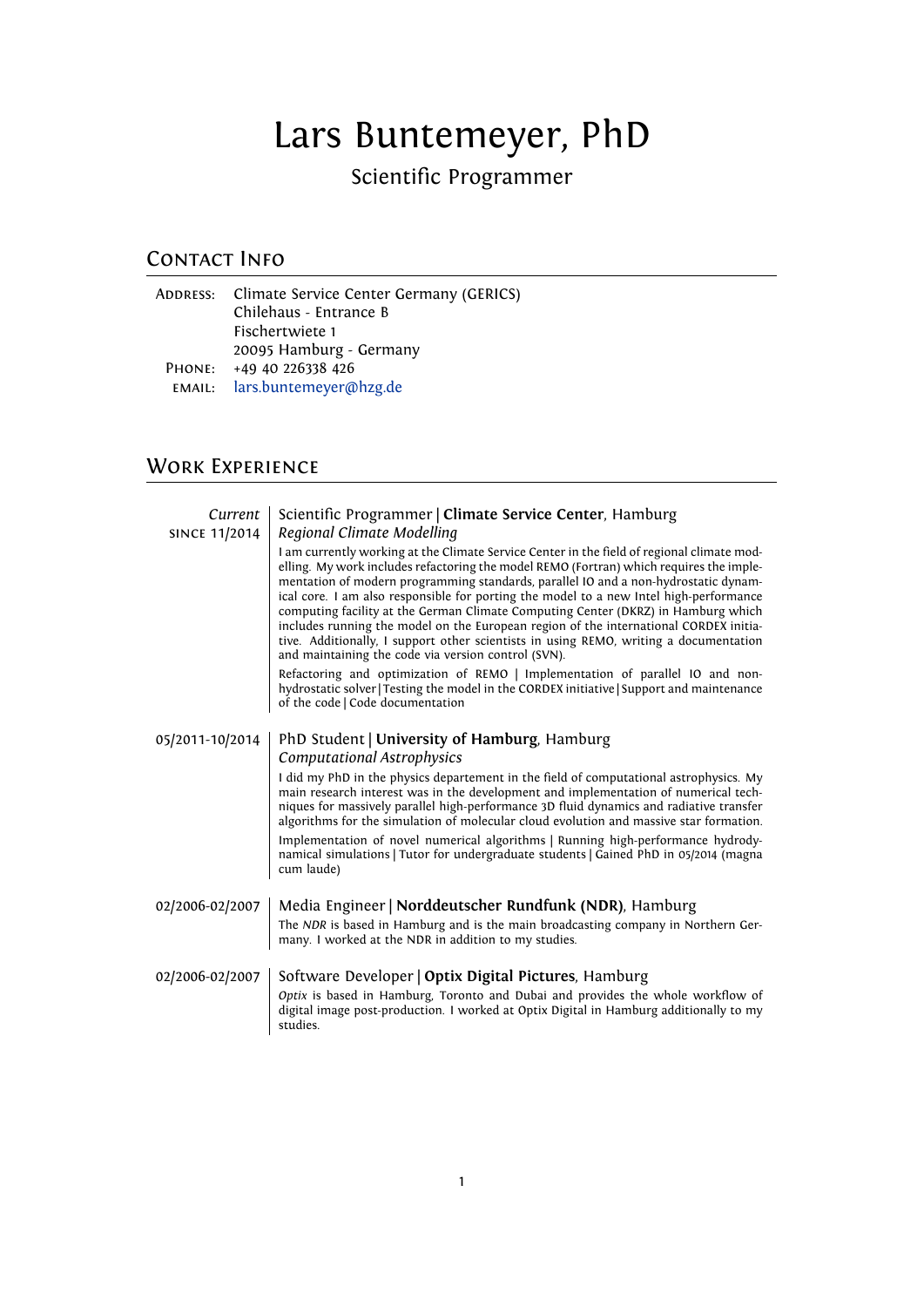#### **EDUCATION**

| 05/2011-10/2014 | PhD in COMPUTATIONAL ASTROPHYSICS   University of Hamburg, Hamburg<br>Grade "magna cum laude" (1,3)   Topic: Massive Star Formation<br>Thesis: "Characteristics based Radiative Transfer for<br>Parallel Adaptive Mesh Refinement Hydrodynamics" |
|-----------------|--------------------------------------------------------------------------------------------------------------------------------------------------------------------------------------------------------------------------------------------------|
| 10/2004-09/2009 | Diploma in PHYSICS   University of Hamburg, Hamburg<br>Grade "excellent" (1,3)   Major: Computational Physics   Minor: Computer Science<br>Thesis: "3D Radiative Transfer in Radial Velocity Fields"                                             |
| 08/2002-07/2004 | Trainee "Mediengestalter Bild & Ton"   Das Werk, Hamburg<br>Trainee in Video and Audio Engineering   Grade "good" (1,7)                                                                                                                          |
| 06/1999         | Abitur   Gynmasium Ganderkesee, Ganderkesee<br>Grade "good" (2,0)   General Qualification for University Entrance                                                                                                                                |

## **PUBLICATIONS**

Buntemeyer, L., Banerjee, R., Peters, T., Klassen, M., Pudritz, R., May 2015. Radiation Hydrodynamics using Characteristics on Adaptive Decomposed Domains for Massively Parallel Star Formation Simulations. Accepted for publication in New Astronomy. 10.1016/j.newast.2015.07.002.

Klassen, M., Kuiper, R., Pudritz, R. E., Peters, T., Banerjee, R., Buntemeyer, L., Dec. 2014. A General Hybrid Radiation Transport Scheme for Star Formation Simulations on an Adaptive Grid. Astrophysical Journal 797, 4.

#### Seminars & Talks

| OCTOBER 2013      | Dust Radiative Transfer 2013 - Codes & Benchmarks   Workshop<br>Title of Talk: "3D Radiation Transfer Modeling with FLASH"<br>Grenoble   France                                                                                                              |
|-------------------|--------------------------------------------------------------------------------------------------------------------------------------------------------------------------------------------------------------------------------------------------------------|
| <b>APRIL 2013</b> | StarBench - Benchmarking Star Formation Codes   Workshop<br>Title of Talk: "Radiation Hydrodynamics wiht FLASH - The Hybrid-Characteristics Method"<br>Exceter   UK                                                                                          |
| OCTOBER 2012      | The Physics of the Interstellar Medium   ISM-SPP Summer School<br>Title of Talk: "Multi-Resolution Radiative Transfer"<br>Munich   Germany                                                                                                                   |
| SEPTEMBER 2012    | International Max-Planck Research School<br>Title: "Computational Astrophysics - Physical Foundations & Numerical Techniques"<br>Attending Lectures on Computational Fluid Dynamics,<br>Magneto-Hydrodynamics and Radiative Transfer<br>Heidelberg   Germany |
| OCTOBER 2008      | Byurakan International Summer School<br>Title of Talk: "Radiation Transfer in Stellar Atmospheres"<br>Byurakan   Armenia                                                                                                                                     |